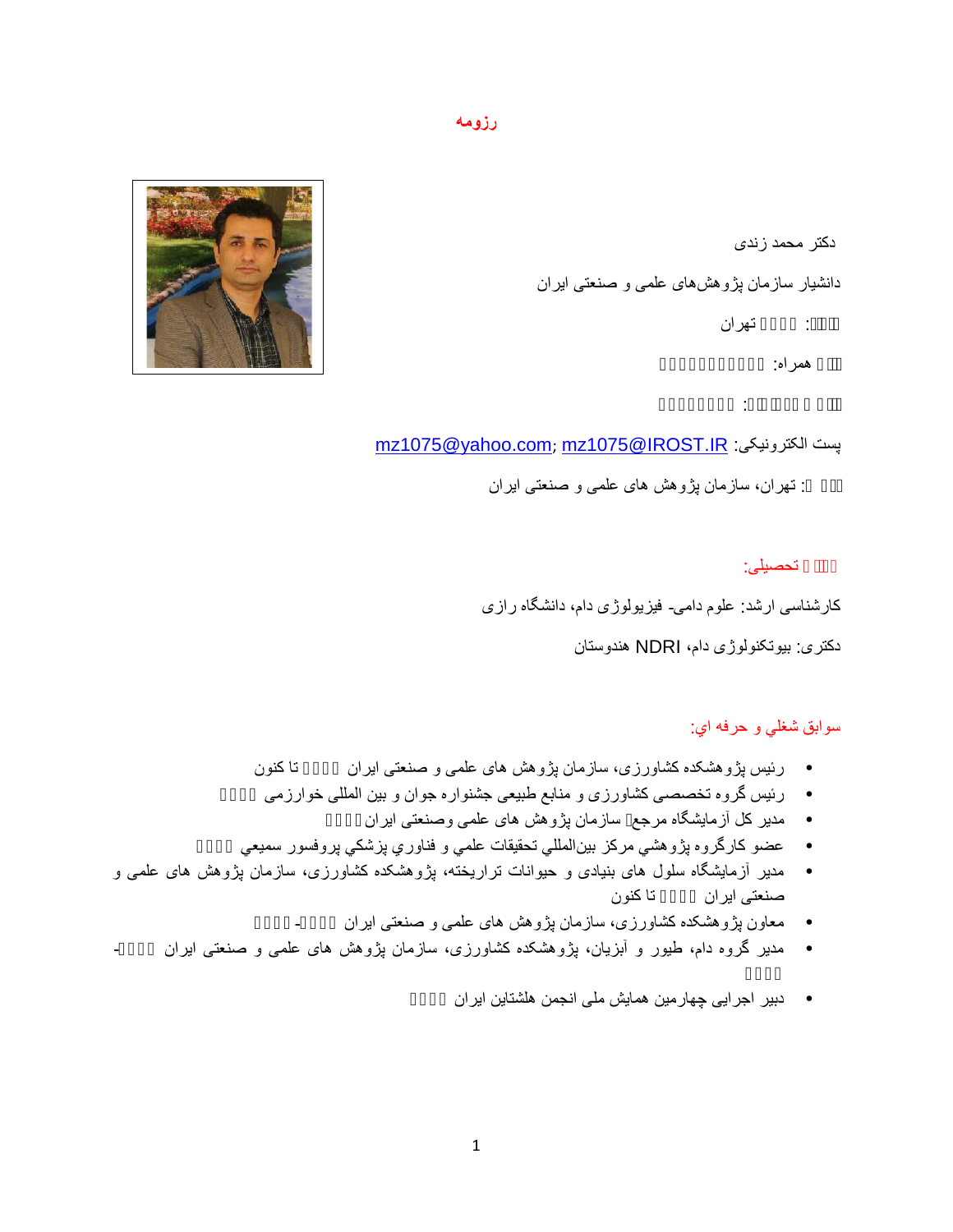### پروژه ھای اجرایی:

- بررسي عوامل كاھش باروري و افزایش سقط جنین در گاوھاي شیري و راھھاي بھبود آن ( )<br>سازمان اقتصادي كوثر به ارزش
	- استفاد از یاور روغنی به منظور تولید واکسن تب برفکی (مجری) به ارزش میلیون ریال
- بررسي روش هاي مختلف انتقال ن به گوسفند ( )<br>میلیون ریال<br>• بانک سلولی سگ های مواد یاب پلیس (مجری) کارفرما: پلیس مبارزه با مواد مخدر به ارزش میلیون ریال
- 
- بررسی تاثیر غلظتھای مختلف اسیدھای آمینھ ضروری و غیر ضروری در محیط کشت سلولھای بنیادی اسپرماتوگونیال گوسفند بر بیان ژن ھای موثر در آپوپتوز (مجری) کارفرما: سازمان پژوھش ھای علمی و صنعتی ایران بھ ارزش میلیون ریال
- بھبود ارزش تغذیه ای شیر دام با استفاده از غنی سازی خور اک مصرفی دام (مجری) کارفرما: بخش خصوصی<br>به ار ز ش مبلبون ریال
- بررسی اثرات دانه کتان بر روی فراسنجه های تولیدی و تولید مثلی در گاوهای شیری هلشتاین تازه زا (مجری)<br>کارفرما: بخش خصوصی به ارزش میلیون ریال
	- فاز آزمایشگاهی درمان ورم پستان با استفاده از ترشحات لارو مگس لوسیلیا سریکاتا (مجری) کارفرما:<br>بژوهش های علمی و صنعتی ایران به ارزش میلیون ریال
- (مجری) مشترک با دانمارک، کارفرما دفتر ھمکاری ھای بین الملل وزارت علوم بھ ارزش <sup>٢٠</sup> میلیون ریال بررسی بیان ژنی در رویان ھای گاو تولید شده در محیط ھای کشت IVFBioscience و aa2mCR
	- آماده سازی گیرنده های پیوند به منظور انتقال سلول های بنیادی اسپرماتوگونی در گوسفند (مجری) کارفرما:<br>بڑوهش های علمی و صنعتی ایران به ارزش میلیون ریال

عناوین پایان نامه های دانشجویان کارشناسی ارشد و دکتری به عنوان استاد راهنما

- 
- 
- 
- بررسي اثر رازيانه بر روي بلوغ آزمايشگاهي اووسيت گاو<br>• بررسي چندشكلي ژن گيرنده ملاتونين در نژاد شال و آميخته شال و افشاري<br>• بررسي تكنيك انتقال ژن GFP به بيضه قوچ جهت توليد اسپرم ترانس ژنيك<br>•
	- طراحی و ساخت دستگاه PCR بااستفاده از فناوری میکروسیالات دورانی بھینھ سازی روش انتقال ژن بواسطھ اسپرم و سلول ھای بنیادی اسپرماتوگونیال در گاو
		-
		- بھینھ سازي تولید و انجماد سلول ھاي بنیادي اسپرماتوگونیال ترانسفكت در گوسفند
			- اثر عصاره ھستھ انگور بر بلوغ آزمایشگاھي تخمك گوسفند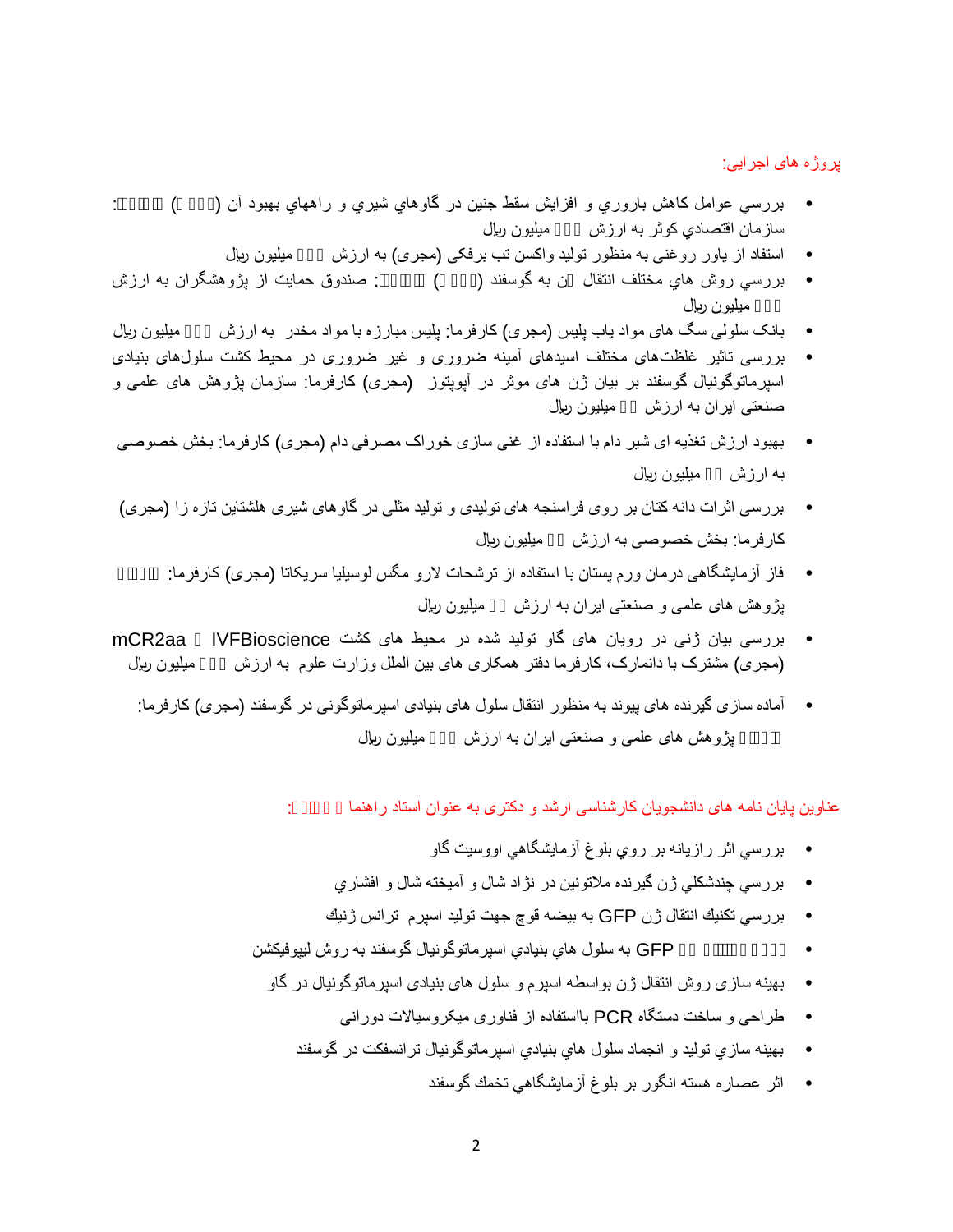- بررسي بيان ژنھاي موثر در القاي مرگ سلولي در اسپرم ھاي قوج حاصل از انجماد تحت تيمار آنتي اكسيداني<br>كوئر سبتين
- بررسي ترشحات لارو مگس لوسیلیا سریکاتا بر روي باکتري ھاي ایجاد کننده عفونت در زخم ھاي جلدي و سم<br>گاو و زنده ماني سلول هاي فيبروبلاست
	- انتقال ژن GFP در گاو ھلشتاین و ارزیابي قدرت تحرك و زنده ماني اسپرم ھاي ترانس ژن شده
- تاثیر عصاره گیاه جبیل بر بیان ژن ھاي موثر در القاي مرگ سلولي در سلول ھاي بنیادي اسپرماتوگونیال
	- تاثیر عصاره ھستھ انگور بر بیان ژن ھای موثر در مرگ سلولی در سلول ھای بنیادی اسپرماتوگونیال گوسفند
		- بررسی چندشکلی ژن گیرنده پرولاکتین PRLR در نژاد شال و آمیختھ شال و رومانف بررسی بیان مارکرھای اختصاصی سلول ھای بنیادی اسپرماتوگونیال در گاو و گوسقند
		-
- تاثیر عصاره ھیدروالکلی وآبی دو گونھ گیاھی گز روغنی و سداب بر بیان ژن ھای موثر در مرگ سلولی در سلول ھای 7 MCF سرطان سینھ
	- بررسی بیان ژن ھای موثر در آپوپتوز رده سلولي سرطان سینھ (7MCF (تحت تیمارھای عصاره ھستھ انگور و زنجبیل

#### تجارب کاری:

لقاح آزمایشگاھی (IVF( شبیھ سازی حیوانات سلول ھای بنیادی رویانی و اسپرماتوگونی کشت بافت سلول ھای جانوری Molecular Cloning PCR, Real Time PCR, Western- Blot, Flow Cytometry Handling with bio-informatics tools for sequence manipulation and analysis Data analysis software like SAS, SPSS and SYSTAT

#### نتایج تحقیقات:

- In vitro embryo production in sheep and buffalo
- Establishment a system for buffalo embryonic stem cell culture; comparing feeder layer, gelatin coated and condition media culture system in the present of FGF, LIF and Rock inhibitor in different  $O<sub>2</sub>$  concentration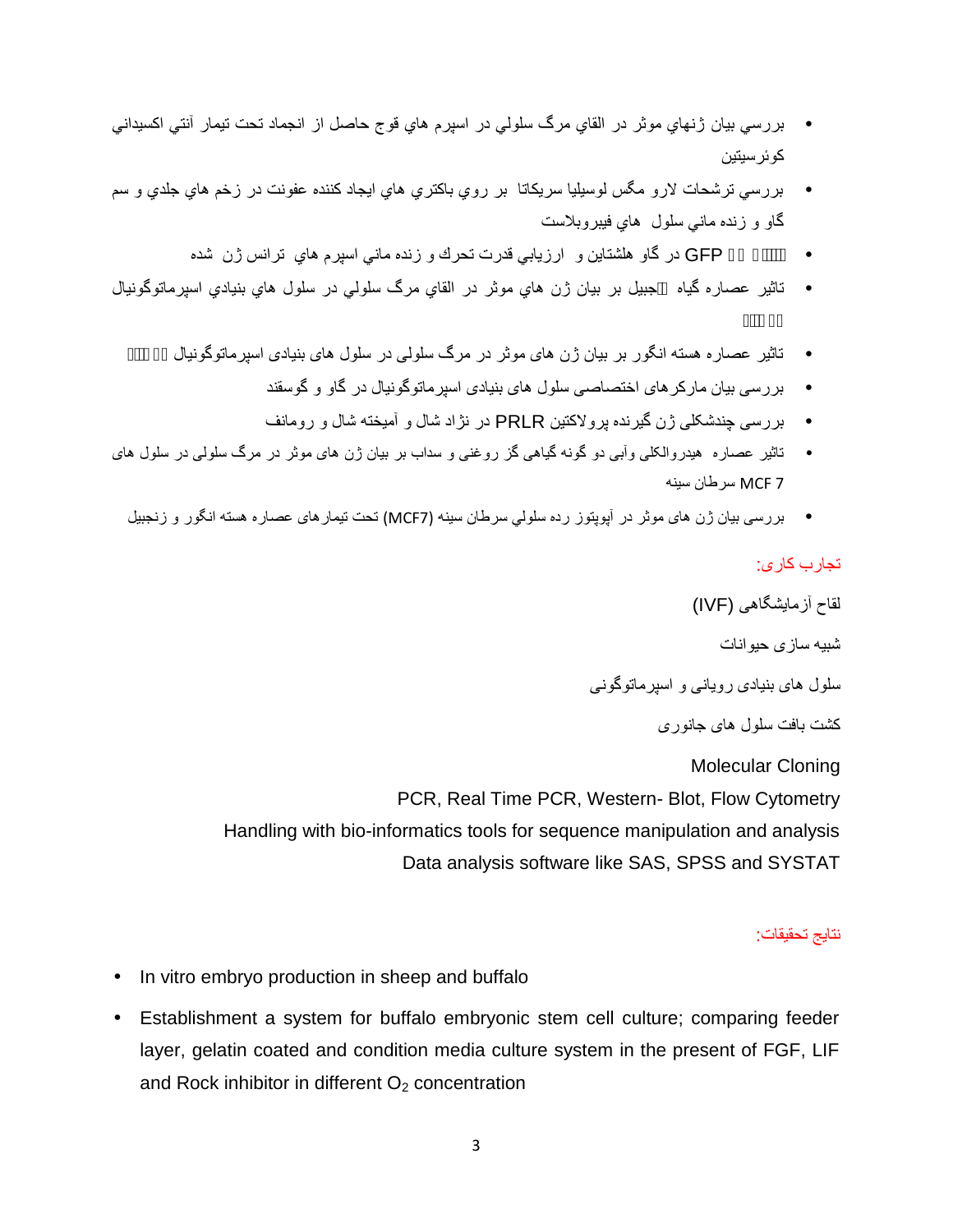- Overexpression of Wnt3a and  $FGF<sub>2</sub>$  on buffalo fibroblast and stem cells
- Transcriptional profiling of the developmentally important signaling pathways in buffalo embryonic stem cells derived from fertilized, parthenogenetic and nuclear transfer embryos
- Genes have been submitted to NCBI: WNT3A, FGF-2

- 
- استفاده از گیاھان دارویی بھ منظور افزایش زنده مانی سلول ھای فیبروبلاست پوست باکتری ھای جدا شده از عفونت ورم پستان گاو ثبت اختراعات:

## سوابق آموزشی:

تدریس دروس ذیل در مقطع کارشناسی ارشد و دکتری

- ژنتیک مولکولی و مهندسی ژنتیک<br>- فیزیولوژی تولید مثل<br>- بیوشیمی تکمیلی
	- -
		- فیزیولوژی تکمیلی<br>- بیوتکنولوژی دام
			-

افتخارات علمی:

پژوھشگر برتر سال ١٣٩۶ سازمان پژوھش ھای علمی و صنعتی ایران

مقالات چاپ شده:

 $|S|$ 

1-Developmental potential of sheep oocytes cultured in different maturation media: effects of epidermal growth factor, insulin-like growth factor I, and cysteamine H K Shabankareh, M Zandi

Fertil Steril. 2010 Jun; 94(1):335-40, Impact Factor: 4.590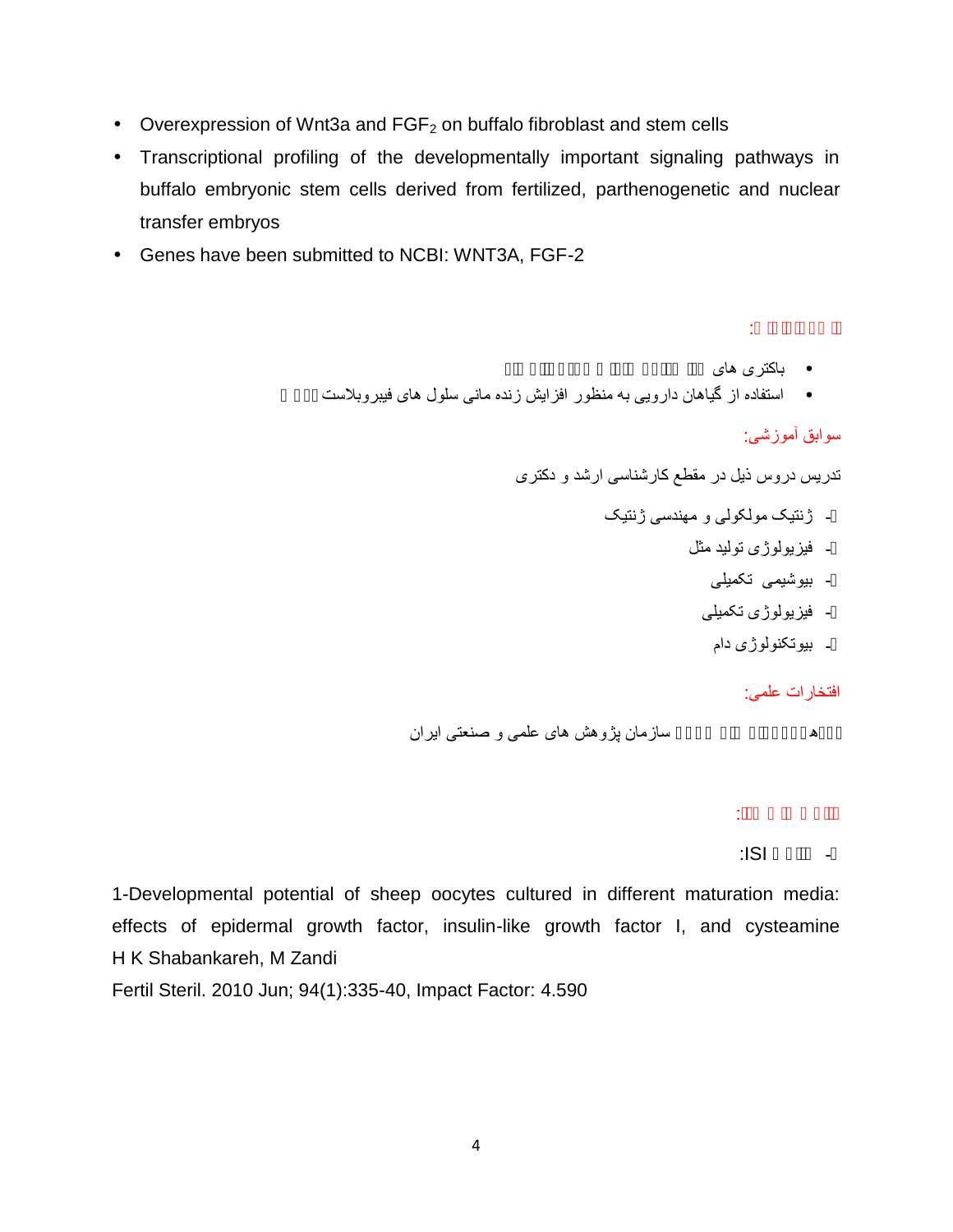2- First Service Pregnancy Rates Following Post-AI Use of hCG in Ovsynch and Heatsynch Programmes in Lactating Dairy Cows H K Shabankareh, M Zandi, M Ganjali Reprod Domest Anim. 2010 Aug;45(4):711-6. Impact Factor: 1.515

3- Equivalency of Buffalo (Bubalus Bubalis) Embryonic Stem Cells Derived From Fertilized, Parthenogenetic and Handmade Cloned Embryos M. Muzaffar, N. S. Lalaji, K.P. Singh, M. Zandi, et al., Cellular Reprogramming, 2012, Impact Factor: 1.78

4- WNT3A signalling pathway in buffalo (Bubalus bubalis) embryonic stem cells M Zandi, M Muzaffar, S M Shah, R Kaushik, et al., Reproduction, Fertility and Development, 2013 , Impact Factor: 2.583

5-Optimization of Buffalo (Bubalus Bubalis) Embryonic Stem Cell Culture System M Zandi, S M Shah, M Muzaffar et al. Cell journal (Yakhteh) 2015. Impact Factor: 1.105

6- Identification of learning and memory genes in canine; promoter investigation and determining the selective pressure R S Moroudi, A A Masoudi, R V Torshizi, M Zandi. Mol Biol Rep 2015. Impact Factor: 2.024

7- Comparative Expression Analysis of Gametogenesis-Associated Genes in Foetal and Adult Bubaline (Bubalus bubalis) Ovaries and Testes SM Shah, N Saini, S Ashraf, M Zandi, MK Singh, et al. Reprod Domest Anim. 2015. Impact Factor: 1.515

8- Development, Characterization, and Pluripotency Analysis of Buffalo (Bubalus bubalis) Embryonic Stem Cell Lines Derived from In Vitro-Fertilized, Hand-Guided Cloned, and Parthenogenetic Embryos.

Shah SM, Saini N, Ashraf S, Zandi M, Manik RS, et al.

5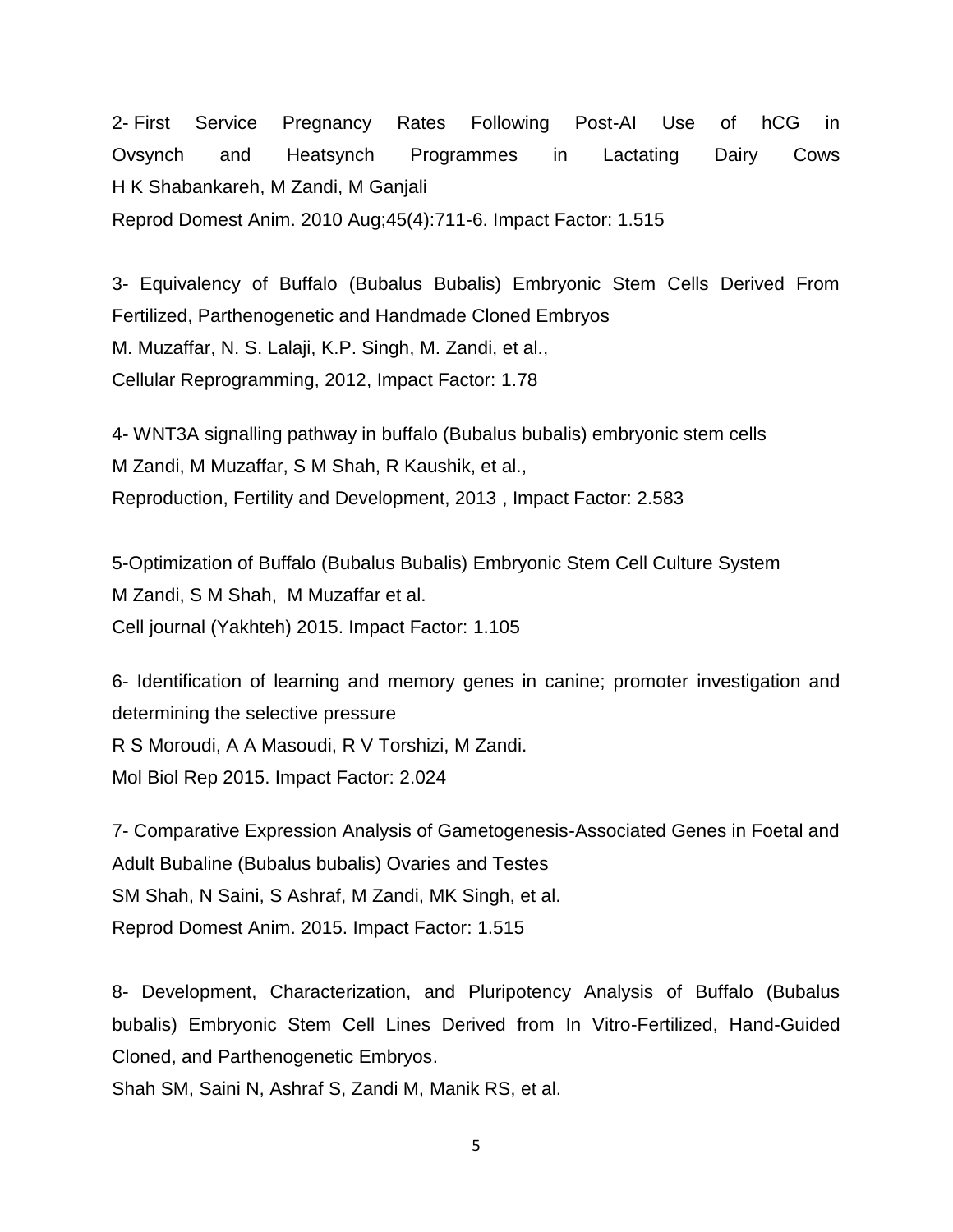Cellular Reprogramming. 2015. Impact Factor: 1.78

9- Expression of fluorescent reporter protein was not obtained in ovine embryos produced through in vitro fertilization-sperm mediated gene transfer (IVF-SMGT) R Hasanzadeh, M Zandi\*, M R Sanjabi, Kh H Pajooh, H Shabani Small Ruminant Research. 2016. Impact Factor: 1

10. The effect of quercetin on fertility of frozen-thawed ram epididymal spermatozoa. R Ardeshirnia, M Zandi\*, M R Sanjabi South African Journal of Animal Science. 2017. Impact Factor: 0.3

11. Optimization of in vitro culture and transfection condition of bovine primary spermatogonial stem cells(SSCs)

A Jafarnejad, M Aminafshar, M Zandi, M R Sanjabi, N Emamjomeh Kashan South African Journal of Animal Science. 2017. Impact Factor: 0.3

12. The effect of combining vitamin E and C on the viability improvement of transfected ovine spermatogonial stem cells after cryopreservation and thawing

H Shabani, M Zandi\*, H Ofoghi, M R Sanjabi, Kh Hoseini Pajooh

Turkish journal of veterinary and animal sciences. 2017. Impact Factor: 0.7

13. Effects of grape seed extract, quercetin and vitamin C on ovine oocyte maturation and subsequent embryonic development M Karimian, M Zandi\*, M R Sanjabi, M Masoumian, H Ofoghi Cellular and Molecular Biology. 2018 Impact Factor: 0.92 14. Receptor 1A (MTNR1A) gene polymorphism at the MnlI site and production traits in Shal and crossbreeding between Shal and Romanov I Afrooznia, M Zandi\*, M R Sanjabi, M H HTavatori

Iranian Journal of Applied Animal Science, 2017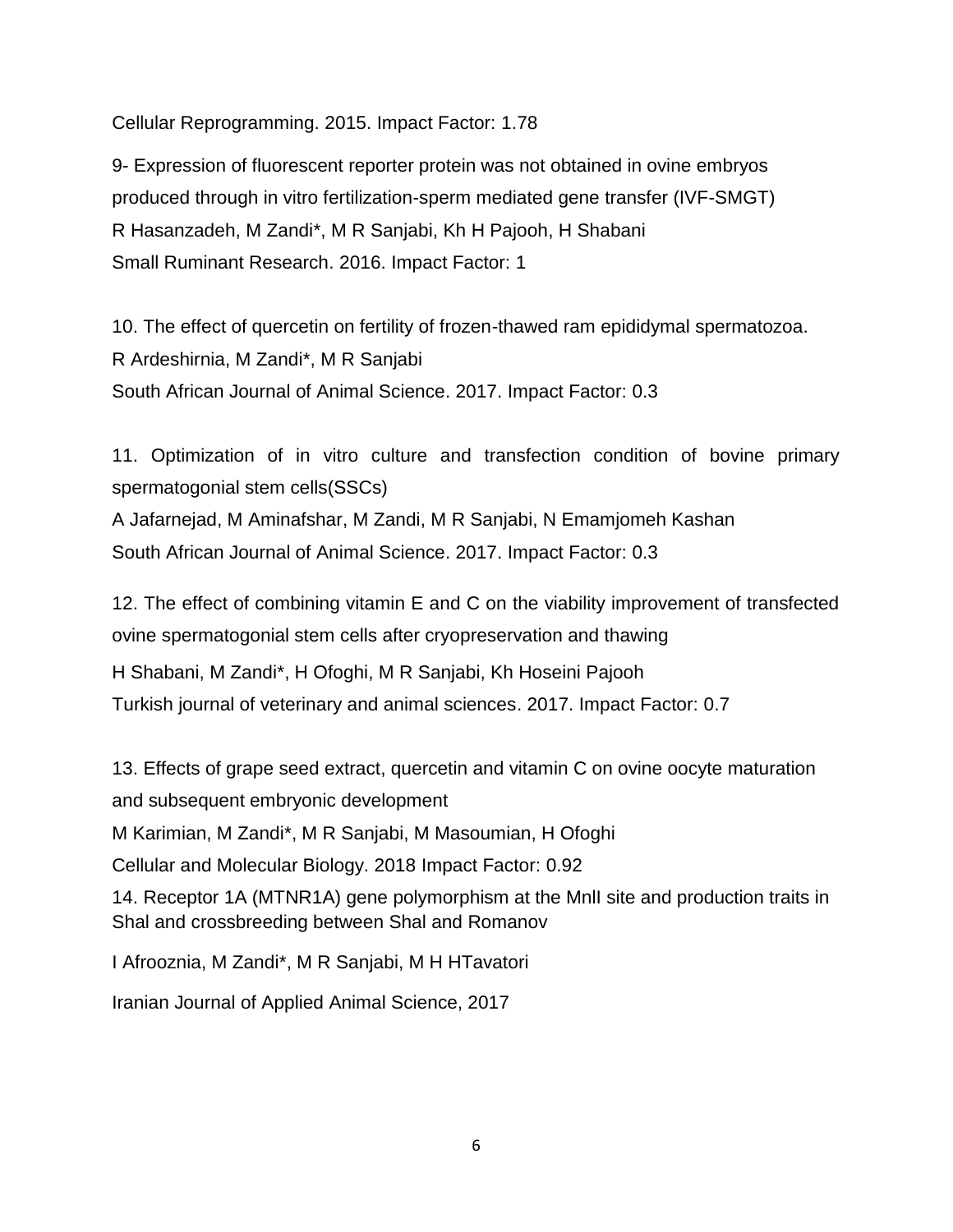15. Evaluating bovine sperm transfection using a high-performance polymer reagent and assessing the fertilizing capacity of transfected spermatozoa using an in vitro fertilization technique

Ali Jafarnejad, Mohammad Zandi, Mehdi Aminafshar, Mohammad Reza Sanjabi, Naser Emamjomeh Kashan

Arch. Anim. Breed. 2018. Impact Factor: 1.203

16.Localized air-mediated heating method for isothermal and rapid thermal processing on lab-on-a-disk platforms

Esmail Pishbina, Manouchehr Eghbal , Mahdi Navidbakhsha, Mohammad Zandi

Sensors and Actuators B: Chemical. 2019. Impact Factor: 5.667

# :ISC و پژوھشی و علمی مقالات -

1- Activation and Inhibition of Wnt3A Signaling Pathway in Buffalo (Bubalus bubalis) Embryonic Stem Cells: Effects of WNT3A, Bio and Dkk1

M Zandi , S M Shah, M Muzaffar, M K Singh, et al.

International Journal of Fertility and sterility, 2015.

2- Breeding Management amongst Holstein Farms: A Case Study

M R Sanjabi, J Rouzban Javanmardi, M Zandi, et al.,

International Research Journal of Applied and Basic Sciences, 2013

3-Henna, an antimicrobial herbal medicine with least negative effect on spermatogonial stem cells culture

M Zandi\*, F Jasour, A Shariatinia, M R Sanjabi

Gene Cell Tissue, 2016

4- Optimal Concentrations and Synergistic Effects of Some Herbal Extracts on Viability of Dermal Fibroblasts M Zandi\*, M Masoumian, A Shariatinia, M R Sanjabi Gene, cell and tissue, 2016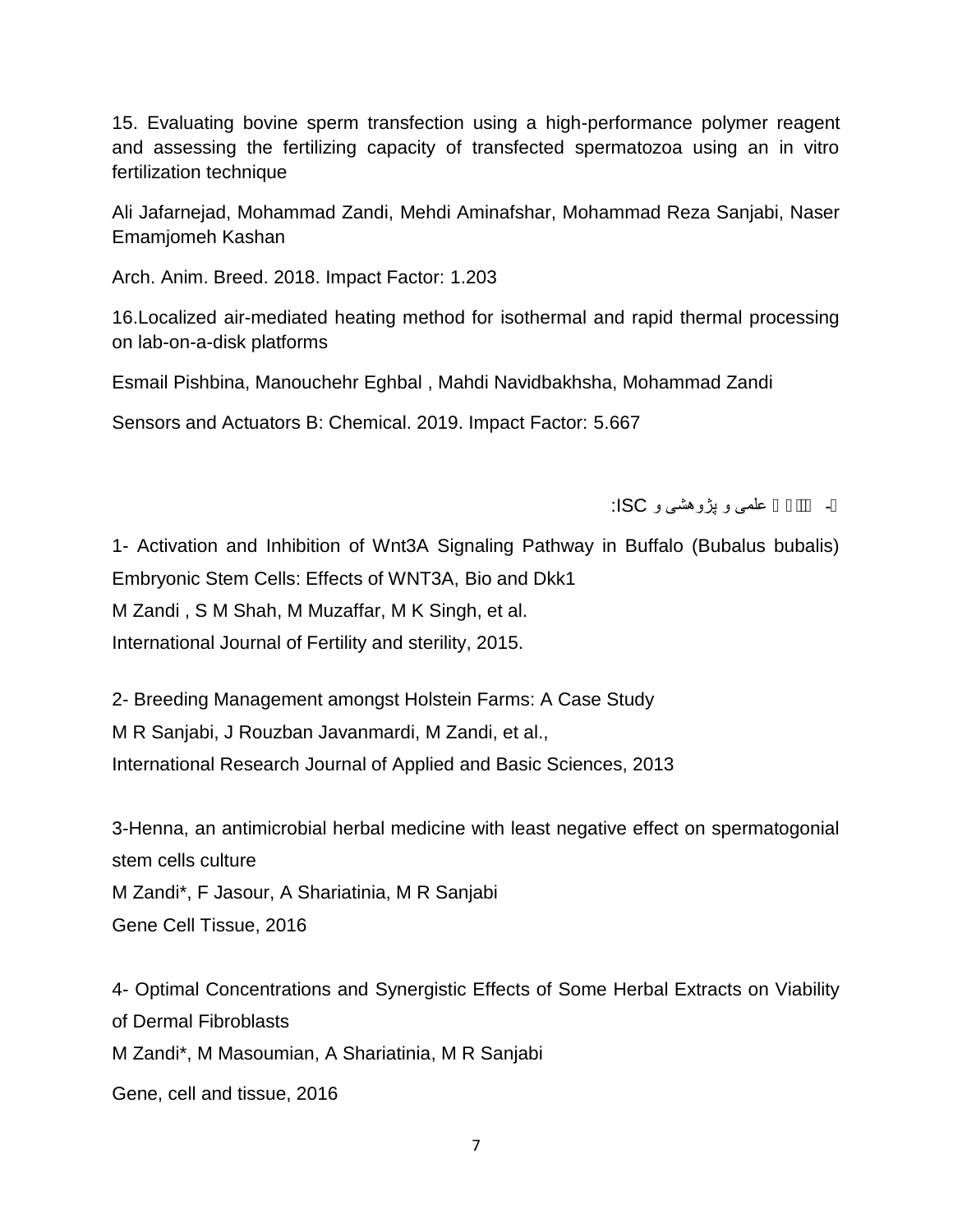5- Antimicrobial Activity of Some Medicinal Plant Extracts against Multidrug Resistant **Bacteria** 

Majid Masoumian, Mohammd Zandi

Zahedan J Res Med Sci, 2017

6- Destruction of Two Pathogenic Bacteria that Transmitted via Food

by Nonthermal Plasma

R. Abbaszadeh, A. Shariati. M. Zandi. H. Ghomi

- تولید سلول های بنیادی رویانی با استفاده از رویان های شبیه سازی شده در گاومیش<br>محمد زندی\*، محمد رضا سنجابی و سپیده خاموشی<br>بژ و هش های علو م دامی ابر ان

- الگوی بیان چرخه های سیگنالی basic Fibroblast Growth (LIF) Leukemia Inhibitory Factor<br>FGF-2) Factor (در سلول های بنیادی رویانی حاصل از لقاح آزمایشگاهی، شبیه سازی و خودگوشنی در گاومیش محمد زندی\*، محمد رضا سنجابی<br>مجله بژ و هش و ساز ندگی

> ۔بررسي اثر اسانس رازیانه بر روي بلوغ هسته تخمک گاو<br>شیما حاجیان، محمد ز ندی\*، میتر ا حیدر ی نصر آبادی مجلھ تازه ھای بیوتکنولوژی سلولی و مولکولی

-بررسی اثرات دانه کتان بر روی فراسنجه های توليدی و توليد مثلی در گاوهای شيری هلشتاين تازه زا<br>محمد زندي، مقداد جهاني، نبي آقا زيارتي و محمد رضا سنجابي<br>مجله بڑ و هش و ساز ندگی

- استفاده از ليپوفكتامين به منظور ترانسفكشن اسپرم گاو نژاد هلشتاين<br>اكرم تيمورنژاد، محمد زندي\*، محمد رضا سنجابي، خسرو حسيني پژوه، حميده افقي<br>مجله پژوهشهای علوم دامی ايران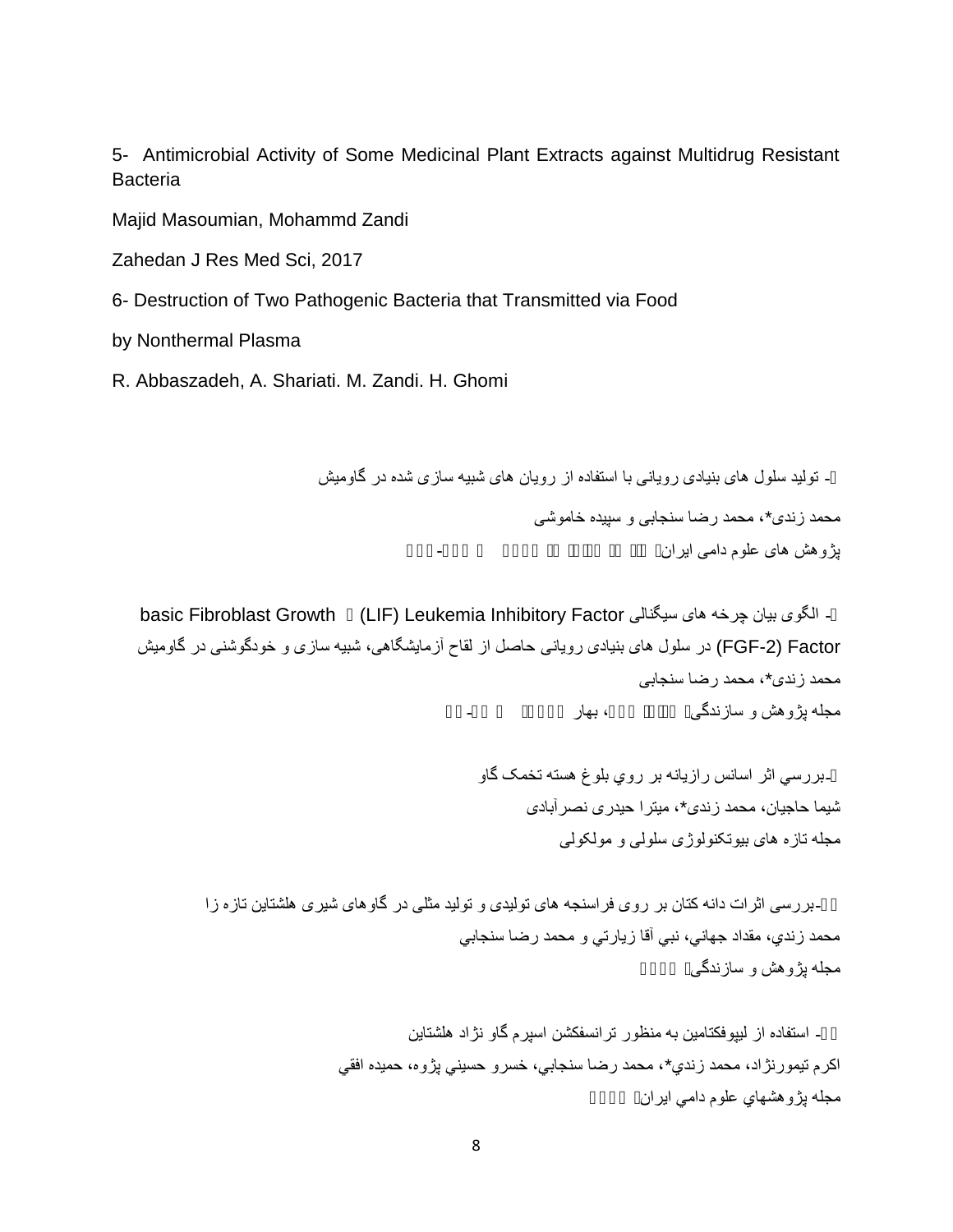- بررسي اثر زنجبيل در مقايسه با ويتامين E بر كشت آزمايشگاهي سلول هاي بنيادي اسپرماتوگوني گوسفند نژاد<br>الهام بيرانوند، محمد رضا سنجابي، محمد زندي، حميده افقي<br>مجله توليدات دامي،

ـ بررسی چند شکلی اینترون یک ژن گیرنده پرولاکتین در نژاد شال و آمیخته های شال و رومانوف با استفاده از<br>اسحق آبانگاه، محمد زندی\*، محمد رضا سنجابی، محمد حسین هادی تواتری<br>مجله ب<u>ژوهش های به سی</u>

مقالات و خلاصھ مقالات چاپ شده در ھمایش ھای بین المللی:

1- Comparison of the effect of defined, semi-defined, and undefined maturation media on cleavage and subsequent embryo development of sheep oocytes

H Karami Shabankareh and M Zandi

Reproduction, Fertility and Development, 2008,21, 202

2- Effect of secreted frizzled related protein 2 (Sfrp2) on pluripotency of buffalo (Bubalus bubalis) embryonic stem cells

M Zandi, M Muzaffar, M R Sanjabi, S khamoushi, et al.,

Have been selected for publication in IPCBEE and oral presentation in CAAS 2012 , Thailand.

3- Status of Holstein Farms vis-a-vis Dairy Cattle Improvement Indicators: A Study in Tehran province of Iran

M R Sanjabi, J R Javanmardi, M Zandi, S Khamoushi, K Rani

Have been selected for publication in IPCBEE and oral presentation in CAAS 2012, Thailand.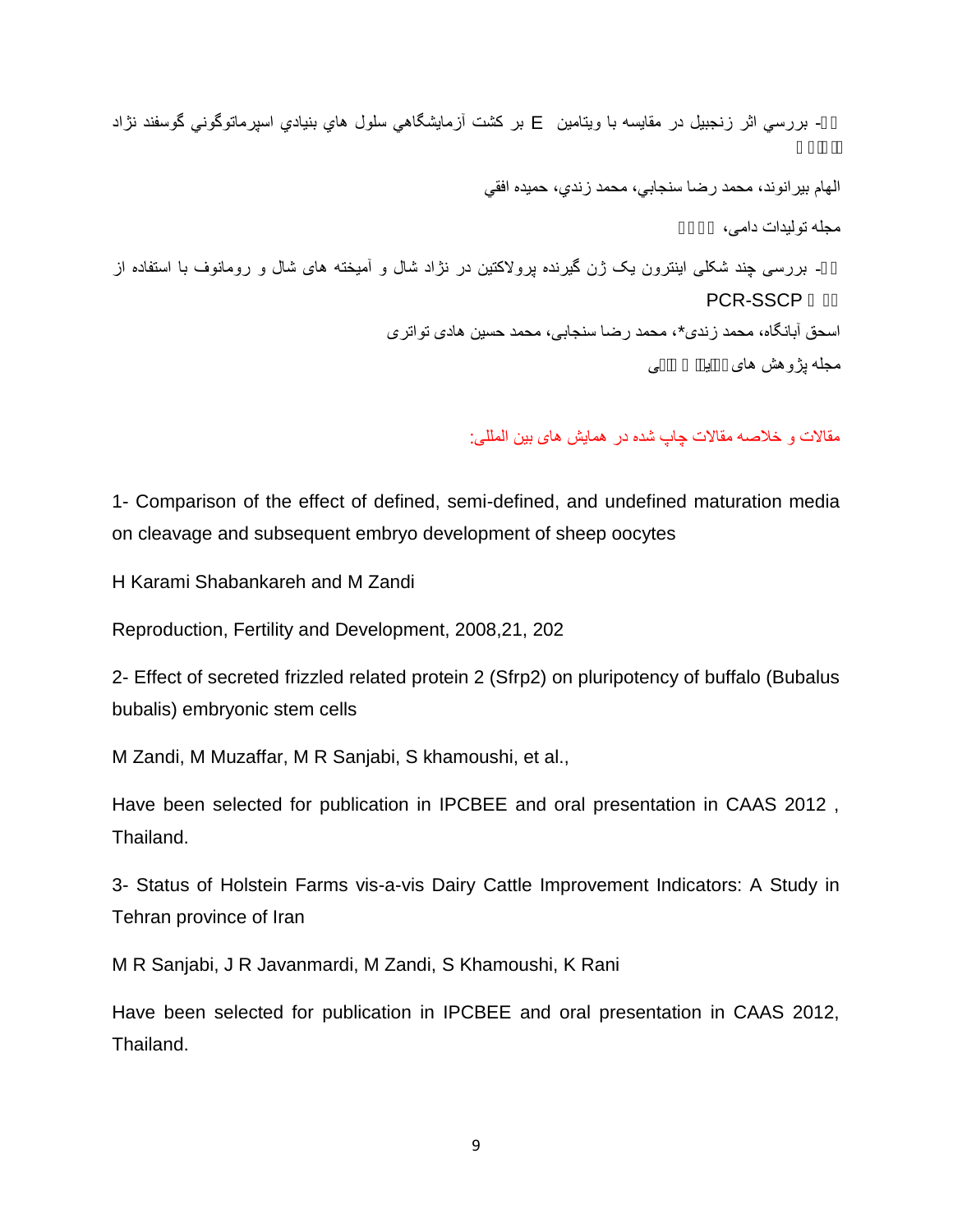4- Comparison of the Effect of Defined, Semi-Defined, and Undefined Maturation Media on Cleavage and Subsequent Embryo Development of Sheep Oocytes

H K Shabankareh and M Zandi

Reproduction, Fertility and Development, Vol. 21 No. 1 Pages 202 - 203, 2008, IF: 2.1

5-Transcriptional Profiling of Wnt Signaling Pathway in Buffalo Embryonic Stem Cells

M Zandi, R Sharma, M Muzaffar, et al.

Abstract was accepted for poster presentation in frontiers in reproductive biotechnology, 2011, India.

6- Improvement of Defined Maturation Media by Using Different Growth Factors

M Zandi, H K Shabankareh, M Muzaffar, R Mirmahmoudi and D kumar Abstract was accepted for poster presentation in international conference on frontiers in reproductive biotechnology, 2011, India.

7- Investigating the Role of LIF Signaling in Buffalo Embryonic Stem Cells

M Muzaffar, M Zandi, N S Lalaji, et al.

Abstract was accepted for poster presentation in international conference on frontiers in reproductive biotechnology, 2011, India.

8- Effects of GDNF & Different Culture Media on Buffalo ( Bubalus bubalis) Spermatogonial Cell Colony Formation

A Mukherjee, S Kala, M Zandi, M Muzaffar, et al.

Abstract was accepted for poster presentation in international conference on frontiers in reproductive biotechnology, 2011, India.

9- Equivalency of Buffalo (Bubalus Bubalis) Embryonic Stem Cells Derived from Fertilized, Parthenogenetic and Nuclear Transfer Embryos

M Muzaffar, N S Lalaji, K P Singh, M Zandi, et al.

10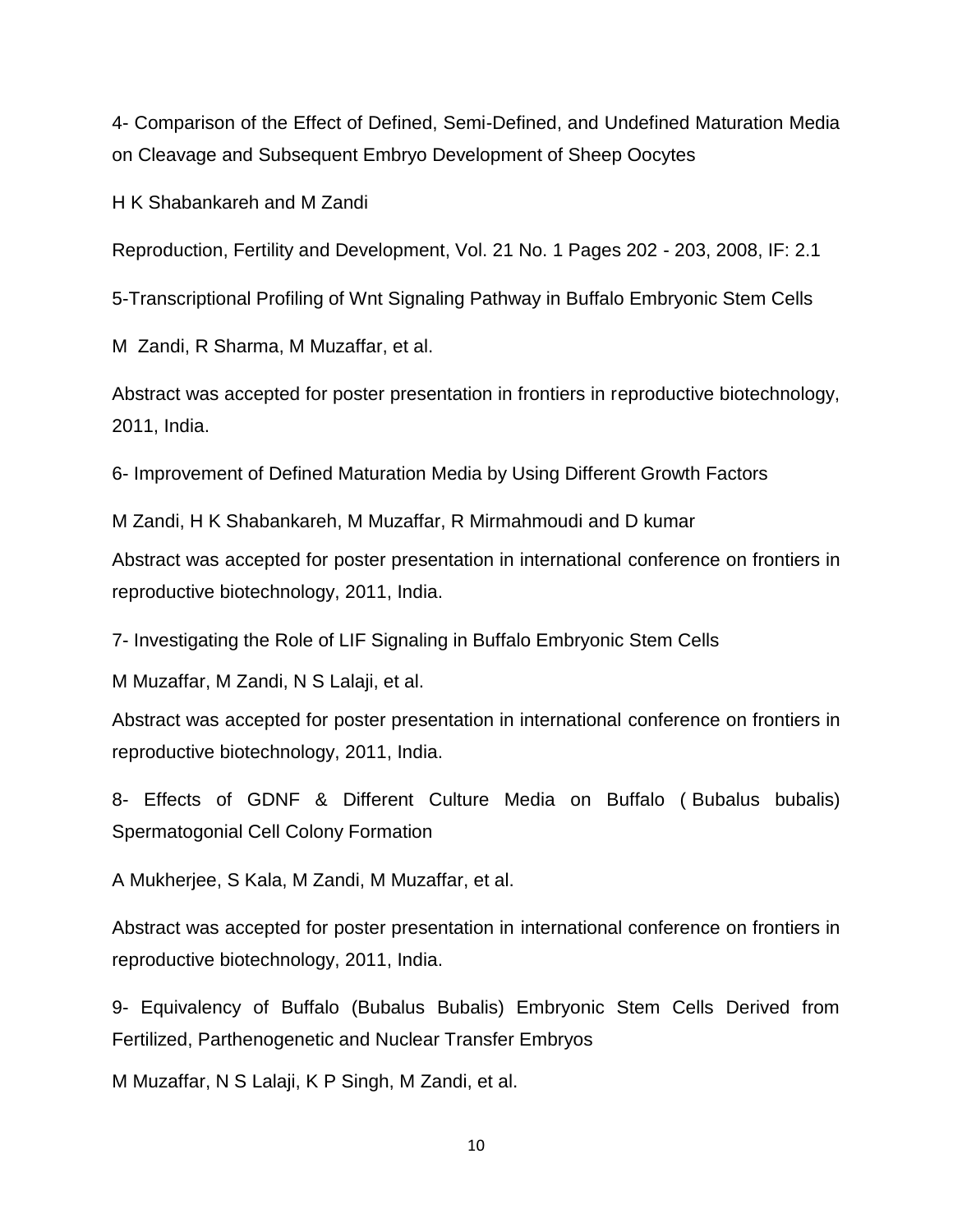Abstract was accepted for poster presentation in international conference on frontiers in reproductive biotechnology, 2011, India.

10- Effect of Ascorbic Acid Supplementation on In Vitro Culture of Buffalo Embryos

M Muzaffar, T Anand, N S Lalaji, M Zandi, et al.

Abstract was accepted for poster presentation in international confrence on frontiers in reproductive biotechnology, 2011, India.

11- The Effects of Defined, Semi Defined and Undefined Maturation Media on Cleavage and Subsequent Embryo Development of Sheep Oocytes; Effects of EGF, IGF-I and Cysteamine

H K Shabankareh, M Zandi

Journal of Biotechnology, Volume 136, Supplement 1, October 2008, Pages S245-S246

12- The Effects of Defined, Semi Defined and Undefined Maturation Media on Cleavage and Subsequent Embryo Development of Sheep Oocytes; Effects of EGF, IGF-I and Cysteamine.

H K Shabankareh, M Zandi.

Presented at the International Biotechnology Symposium, Dalian, China, October 12– 16, 2008

13- First Service Pregnancy Rates Following post AI Use of hCG in Ovsynch and Heatsynch Programmes in Lactating Dairy Cows

H K Shabankareh, M Zandi

Abstract was accepted for poster presentation in world buiatrics congress july 6-11, 2008

14- Comparative Efficacy of eCG and hMG on Superovulation in Sanjabi Ewes Out of Breeding Season

H K Shabankareh, H A Hajarian, M. Zandi, M E Turky